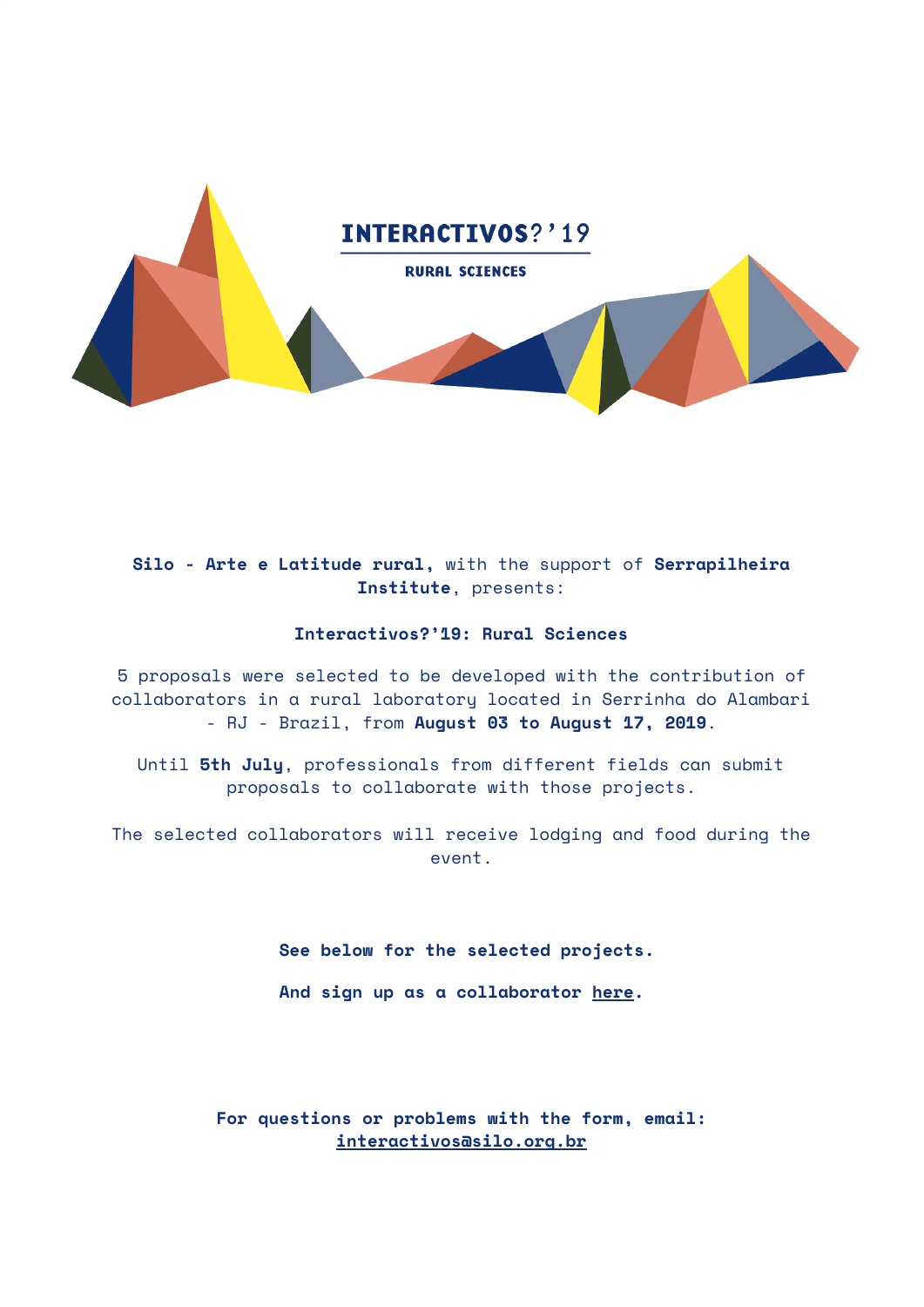#### **INTERNATIONAL CALL**

## **Interactivos?'19: Rural Sciences**

# **CONTEXT**

**Interactivos?'** is a laboratory for the development of projects in a collaborative way. Encouraging the intersection between popular, scientific, technical and artistic knowledge, in this edition, the projects in Interactivos? are related to science, its methods and processes: an experimental laboratory and a space for participative scientific education.

#### **CONDITIONS**

To the collaborators of the laboratory we offer: lodging or camping structure, food; work environment with tools and internet connection; collective spaces for meetings; tutors and technicians to assist in the development of the projects, as well as theoretical, aesthetic and conceptual support.

#### **METHODOLOGY**

This work methodology aims to be a platform for research, production and collective learning that starts from the development of the selected projects. 5 Proposals will be selected to be developed in multidisciplinary groups composed by the project proponents and up to 5 collaborators, with the advice of tutors (if necessary), in this case aiming at concept, technique, methodologies and mediations. The call for collaborators will be launched after the selection of the projects. Each working group should think about having a prototype of their idea at the end of the process.

One of the key objectives of the program is to foster the development, dissemination and free access to networks of collaboration and knowledge.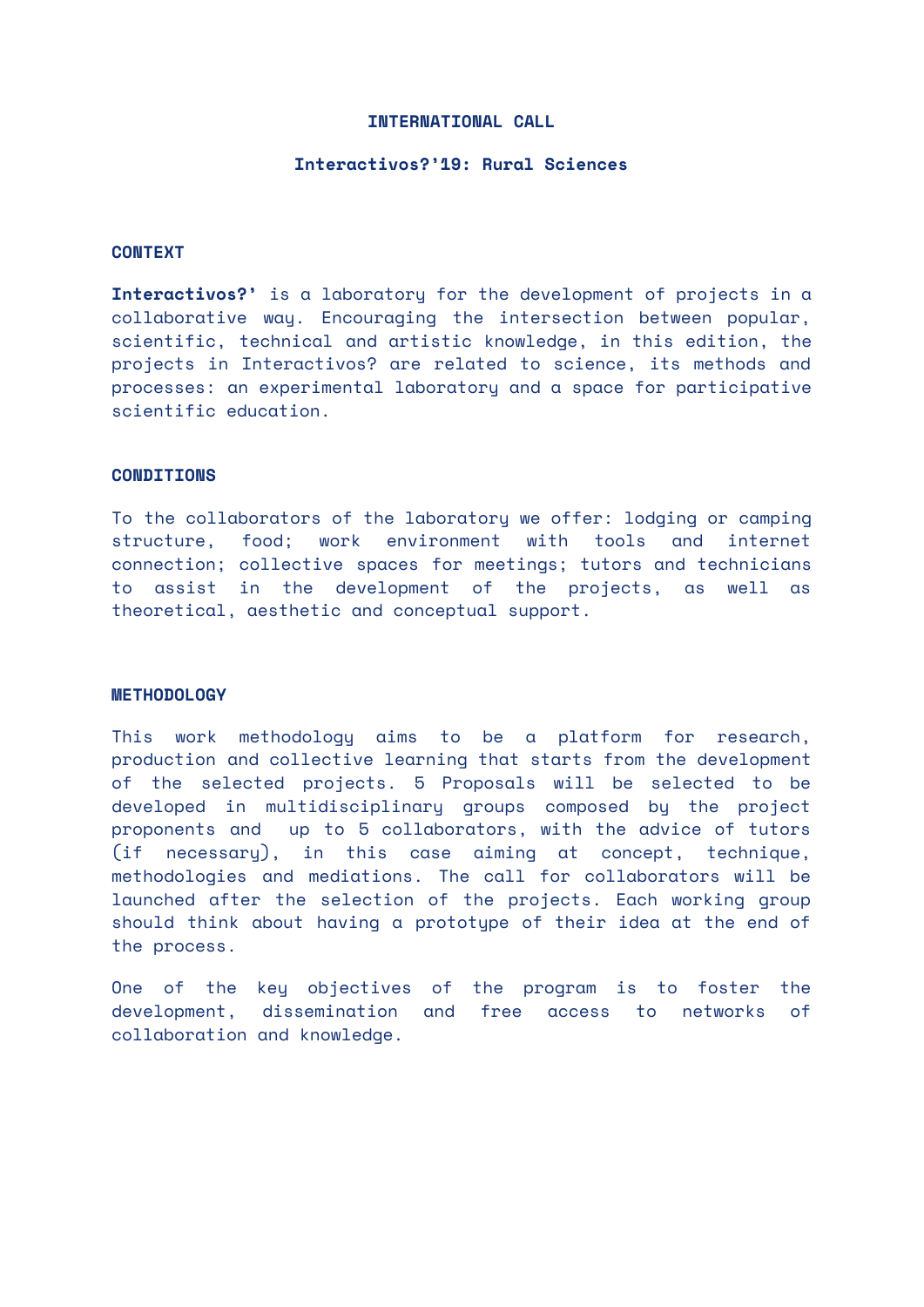#### **PROJECTS**

## **● ASTRONOMY IMMERSION AND CONTACT WITH THE SKY**

**COSMOS PROJECT | Manaus, AM, Brasil**



How to transform the pleasant practice of observing the sky, in a tool for knowledge construction? The intention of this project is to investigate and create activities that can be added to the practice of observing the night sky with telescopes and/or planetariums. The Cosmos Project already works with scientific outreach workshops in public schools, and now we want to co-create an immersion in Astronomy open to the public, and empathetic, welcoming, charming and constructive.

## **Collaborators Profile:**

Artists in general (musicians, actors, visual and sound artists, illustrators, etc.); people who work on narrative construction (writers, youtubers, writers, storytellers, digital or board game creators, etc.); people who work with science communication, people who work with planetariums, science museums, educommunication etc; Serrinha residents, astronomers, anthropologists, astrologers and other interested parties.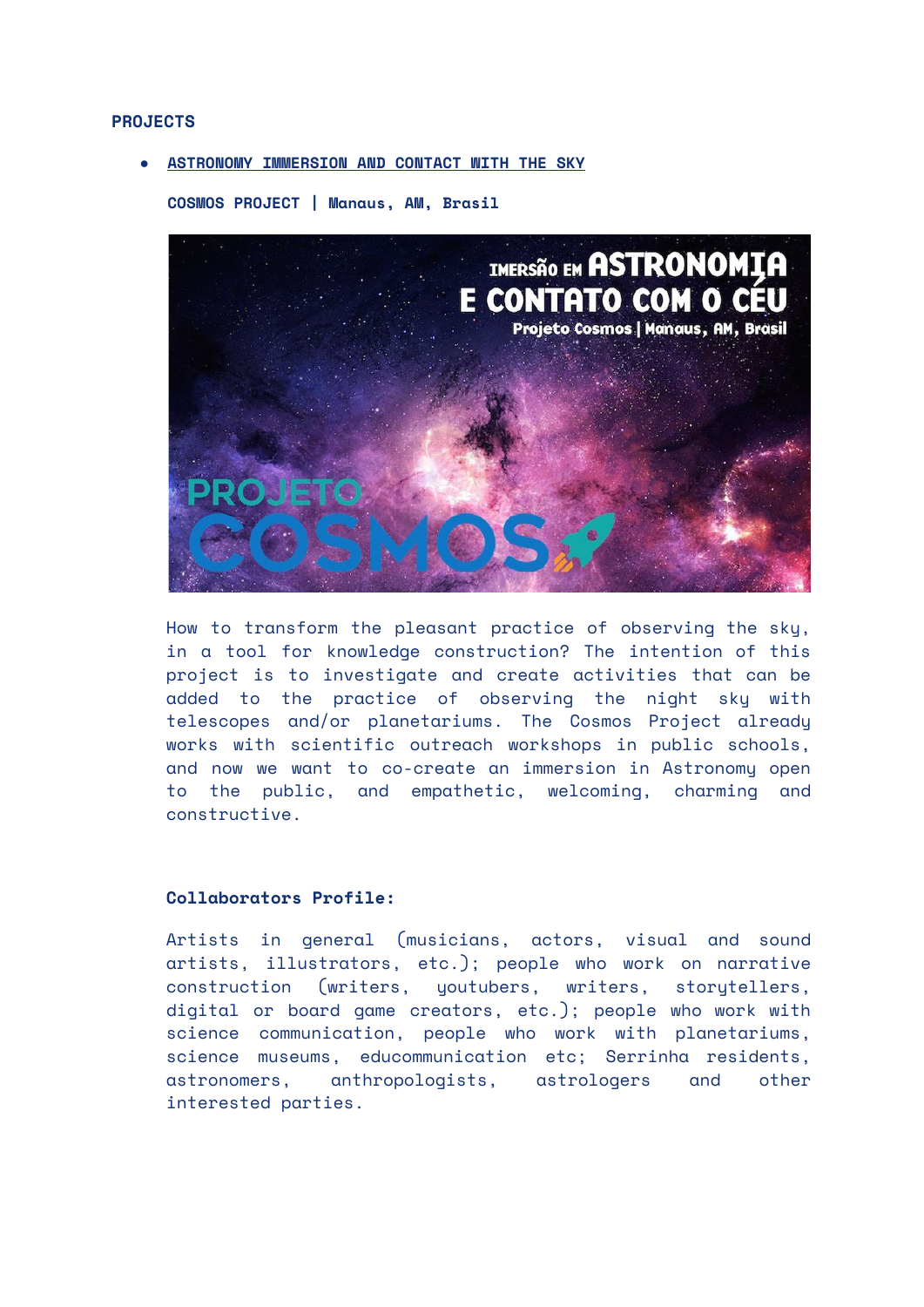## **● PHOTOSYNTHETIC PHOTOGRAPHY**

**JOAQUÍN PÁEZ | Córdoba, Argentina**



The project aims to deepen a research on the technique of photosynthetic photography through interdisciplinary experimentation. The objective is to improve the technique for artistic production. The experimental process will be developed through trial and error tests, making copies in leaves of trees and studying in detail the results of each test etc.

## **Collaborators Profile:**

Organic Chemists, Biologists with field experience in the area, artist specializing in natural resins, graphic designer, residents of Serrinha and others interested in research. All of them with experience or interest in a collaborative and interdisciplinary methodology, curious and open-minded.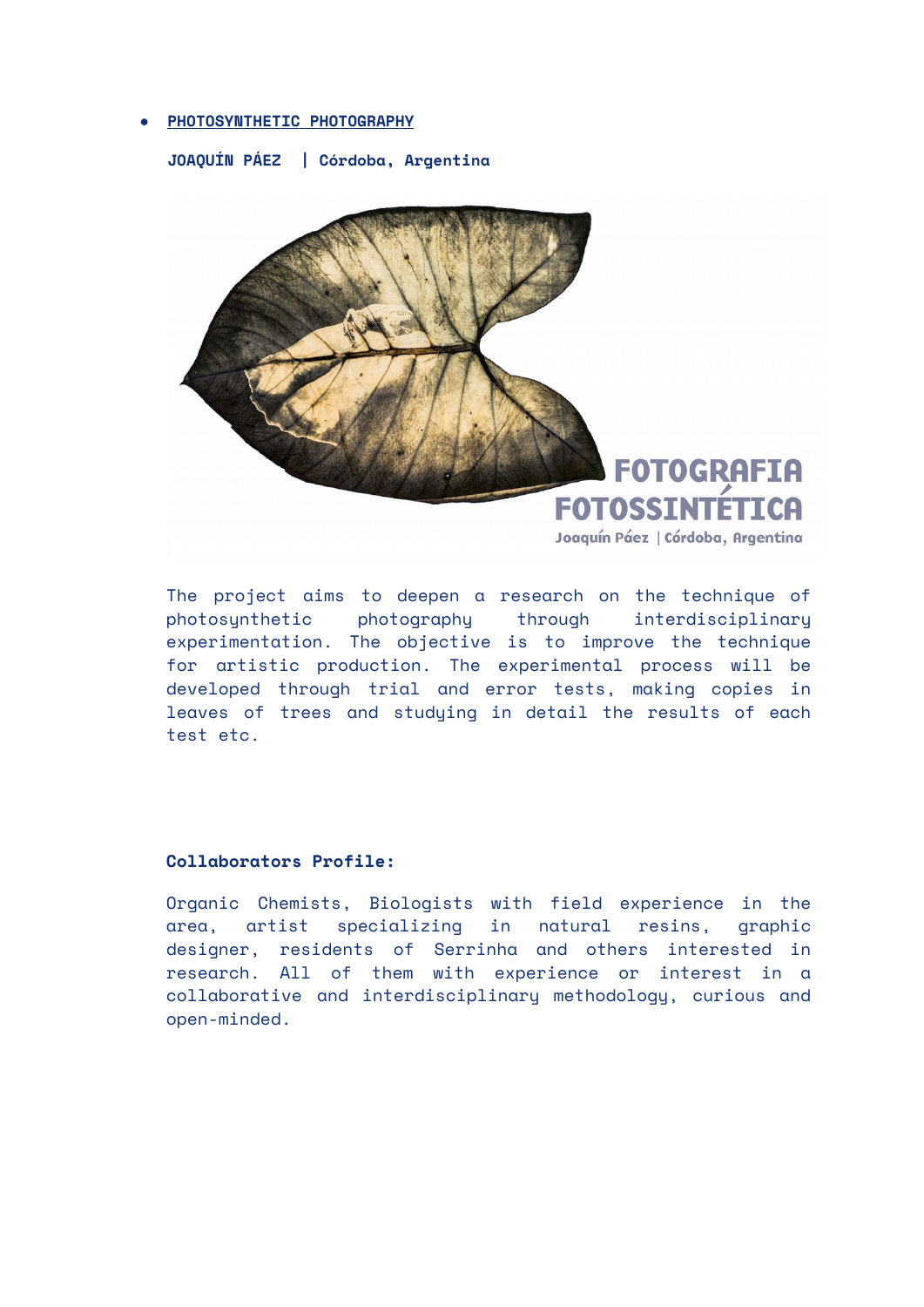## **● ECHOES**

## **LOW COST EQUIPMENT FOR BIOACÚSTIC ANALYSIS**

**KEILA ZACHÉ, FABIANA DUFFRAYER [causa] | Rio de Janeiro, RJ, Brasil**

![](_page_4_Picture_3.jpeg)

The environment has a diversity of languages and presents a sound plasticity with an infinity of melodies that share contrast and resilience.

That is why Ecos proposes the development of an automatic sound recording equipment for terrestrial environments - with good performance, replicable and low cost - based on a pre-existing model. During the lab we will verify the daily sound composition of a locality and measure the effectiveness of the hybrid prototype developed from the sound signal analysis in specific software for this purpose, basic statistical test and graphics generation.

# **Collaborators Profile:**

Collaborators with knowledge of electronics, programming, aptitude and interest in field studies, audio engineering, sound and biology.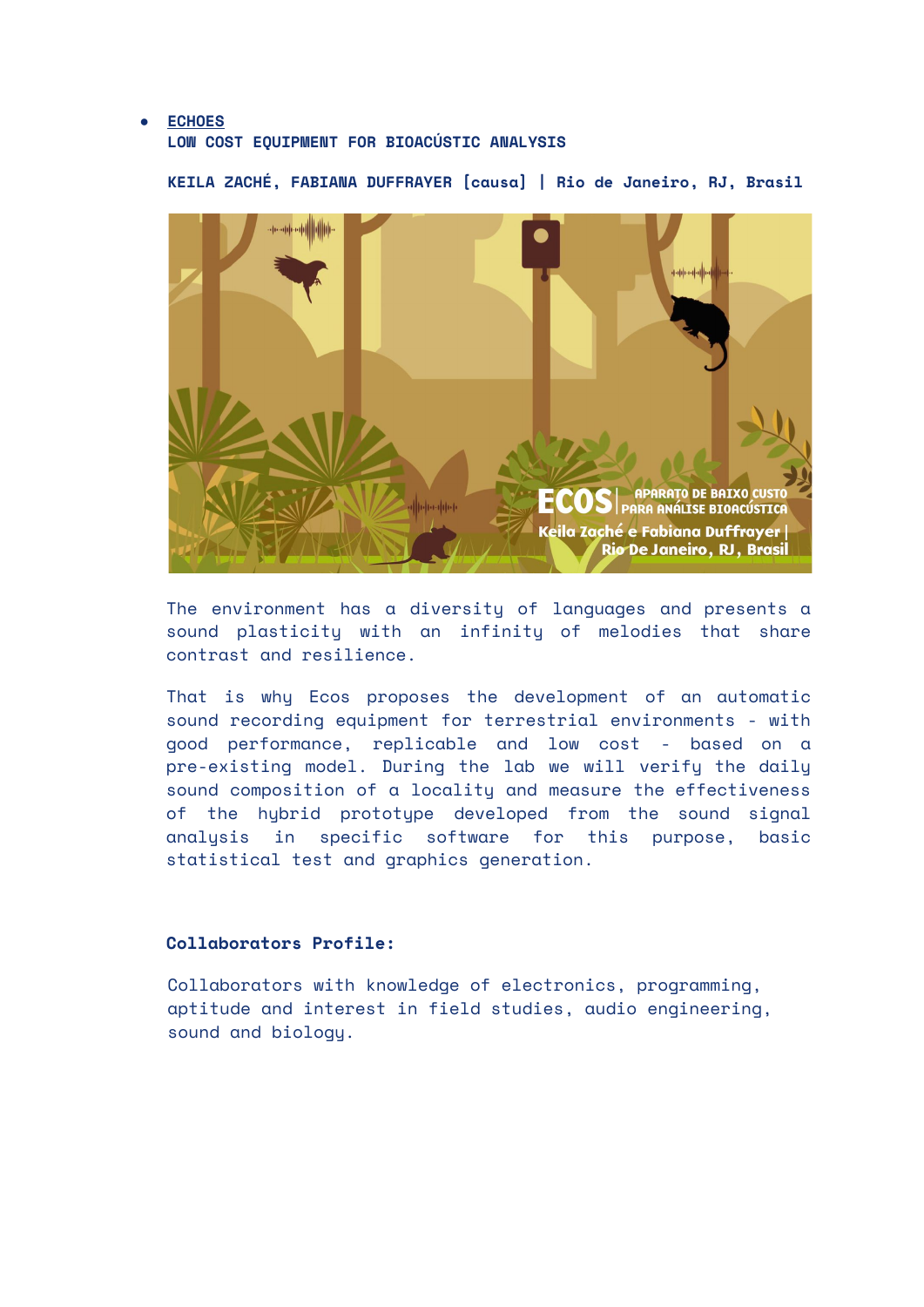### **● RURAL BIOMETANO (CH4)**

**Students and researchers of UERJ | Resende, RJ, Brasil**

![](_page_5_Picture_2.jpeg)

Small-scale biogas generated from compostable waste is not easily adapted to traditional stoves due to low methane content and high concentration of contaminants. Many of the existing technologies for upgrading biogas to biomethane are costly and incompatible with the needs of a small-scale residential process.

The purpose of this project is to link scientific and popular knowledge, using low-cost and easy-to-acquire materials (or even waste) to build a more accessible system for use on rural properties.

#### **Collaborators Profile:**

People who have some experience with biogas and biometrics, biologists, engineers, chemists, students, farmers, architects, designers, residents of Serrinha.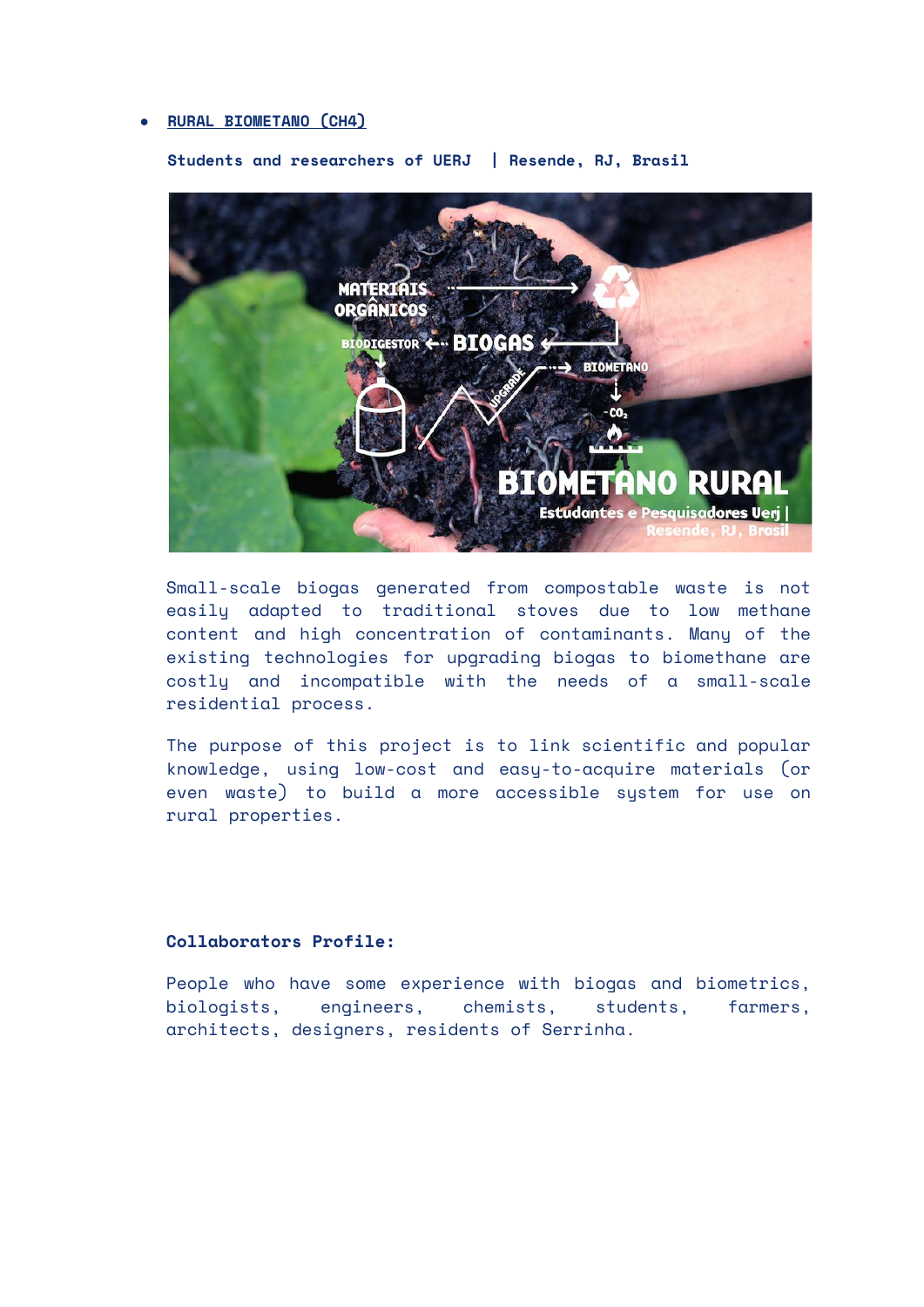#### **● BIOMATERIALS**

![](_page_6_Picture_1.jpeg)

#### **CAMILA MACARENA PICCO | Argentina ou Portugal**

Biofabrication of materials and products using organic matter from the Environmental Protection Area of Serrinha do Alambari, Brazil, RJ. The proposal is to combine the artisan process of producing bio-leather and bio-cultured mycelic products, with digital manufacturing tools to process them and create designs. Among these tools, it is proposed, for example, the use of thermoforming, 3D printer, laser cutting, among others. The objective is to generate new materials and evaluate their possible application in biodegradable products that contribute to the care of the environment.

### **Collaborators Profile:**

Materials engineers, Biologists, Biotechnologists, Technologists, Designers, Artists, Scientists related to the production of biological materials and processes.